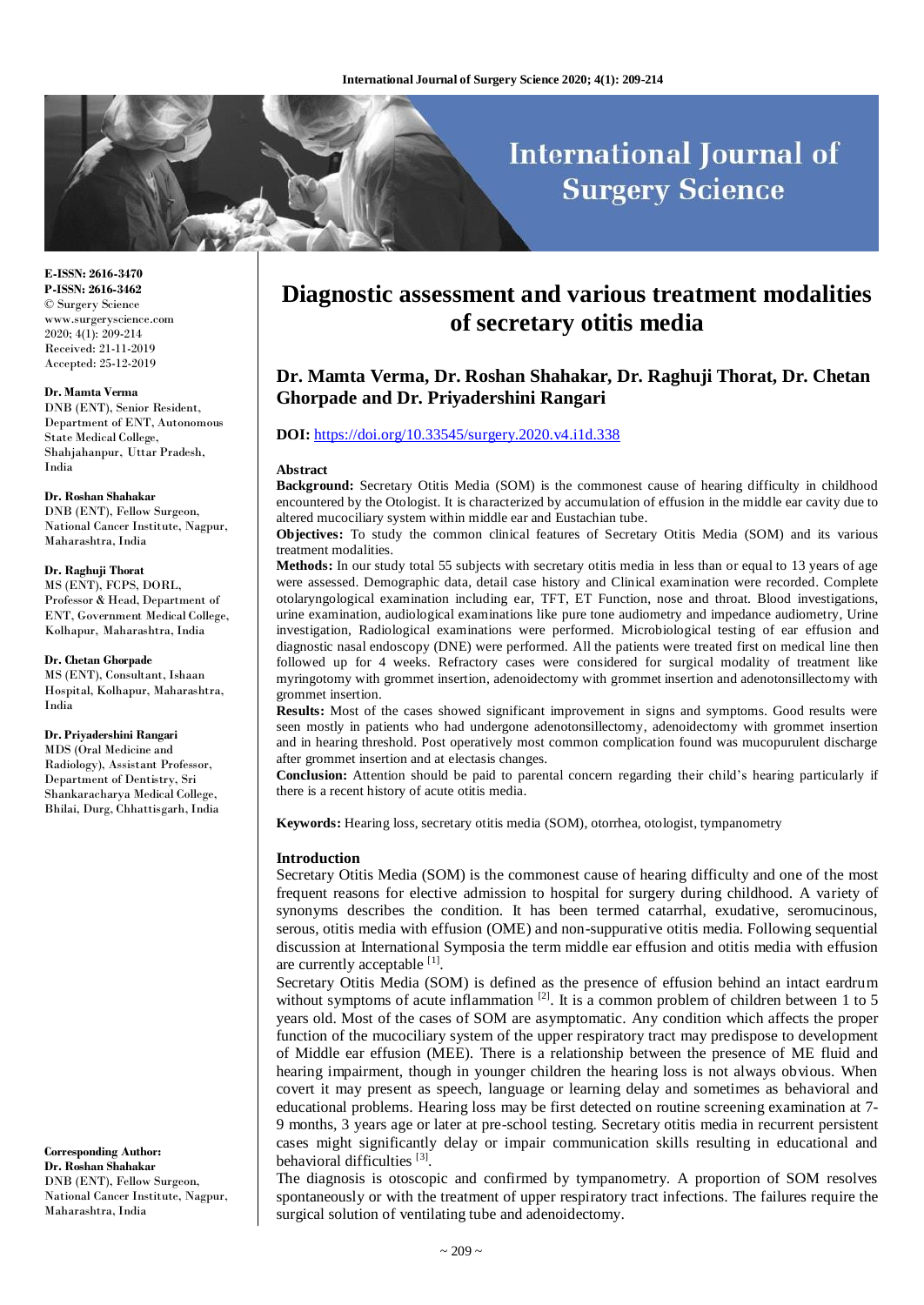OME is the commonest cause of HL in an infant. It is a simple condition but, if left undiagnosed or untreated can lead to preventable long-term consequences. Hence, a high index of suspicion is necessary, early and accurate diagnosis, prompt treatment with close follow-up is of essence and research is needed to support treatment decisions [4].

In this is study we aimed the clinical profile, etiological factors, epidemiology, diagnosis, various medical and surgical outcomes and impact of OME on child's development. So the parents need to be informed about the symptoms and risk factors of OME to avoid delayed diagnosis which can lead to permanent hearing loss <sup>[5]</sup>.

## **Materials and Methods**

This Prospective Observational Study was carried out in the Department of ENT Rajarshee Chattrapati Shahu Maharaj Govt. Medical College and Chattrapati Pramilaraje Hospital, (RCSM GMC & CPRH) Kolhapur, Maharashtra. 55 cases of Secretary Otitis Media had given consent for study purpose between November 2014 to 30 April 2016, were included in this study.

In the expected population of the number of subjects aged up to 13 year, approximately 1500 subjects visiting our institute and documented frequency of the secretary otitis media 8.5% in the literature with proposed power of the study 80% and alpha error to be 5 % the sample size calculated was found to be 49. The sample size calculation were performed by EPI Info  $7<sup>TM</sup>$  Stats  $Calc^{TM}$  (Centre for disease control and prevention) [6].

The patients who were diagnosed as secretary otitis media and less than or equal to 13 years of age and who had given consent for operative procedure were included in the study. Prior to commencement, the study was approved by the ethical committee of Medical College. Informed, written and well understood consent was obtained from parents of each patient fulfilling above criterias. Voluntary nature of participation and free will to withdraw from study were clearly spelt out to the parents of each patient. Consent was also taken for the use of their clinical photographs for documentation purposes in the record of study. Before enrollment demographic data such as age, sex, detail history and Clinical examination were recorded on a predesigned pretested proforma. The pattern of examination was detailed history, general physical, systemic examination and otolaryngological examination of the patient. Each patient was evaluated for health assessment like temperature, pulse rate, respiratory rate, weight etc. Pallor, icterus, cyanosis, clubbing, hydration, lymphadenopathy were also noted. Each patient was also examined system wise such as respiratory system, cardiovascular system, abdominal system and central nervous system. Each patient underwent complete otolaryngological examination including ear, TFT, ET Function, nose and throat.

Blood investigations, urine examination, audiological examinations like pure tone audiometry and impedance audiometry, Urine investigation, Radiological examinations were performed. Microbiological testing like culture and sensitivity of ear effusion, diagnostic nasal endoscopy (DNE) were also performed. Proper medical treatment interventions were taken and recorded; all the patients were treated first on medical line. These patients were followed up for 4 weeks. Refractory cases were considered for surgical modality of treatment. Empirical treatment was initiated with combination of antibiotics, antihistaminic drug, steroids and nasal decongestants. Once the diagnosis was confirmed as SOM, fluid aspiration was done and sent for culture and sensitivity Refractory cases (cases that did not responded to medical treatment for more than 4 weeks were considered for surgical

modality of treatment which were myringotomy with grommet insertion, adenoidectomy with grommet insertion and adenotonsillectomy with grommet insertion.

For statistical analysis, guidance and expert opinion of guide and faculty statistician was taken. Collected data was tabulated and analysed by using one proportion Z test and chi square test, ANOVA test. P-value  $< 0.05$  was considered to be statistically significant. SPSS 14 and MS Excel were used for statistical calculations.

## **Results**

This study was carried out in the Department of ENT, RCSM GMC AND CPRH, Kolhapur. In our study total 55 subjects with secretary otitis media in less than or equal to 13 years of age were assessed. All the cases (100%) of SOM ranged between 4 to 13 years and majority (47.27%) were of the age group 8-10 years. The study showed male predominance. Male to female ratio was 2.66:1. Majority of cases (69.09%) belonged to lower socioeconomic class. The most common clinical presentation was fullness of ear (72.23%). On otoscopic examination dull, lusterless and amber colored tympanic membrane was seen most commonly (72.23%). On PTA most of the patients showed conductive hearing loss and on tympanometry most commonly type C tympanogram was found followed by type B tympanogram. Out of all the cases (54.64%) cases showed positive bacterial cultures of ME effusion, and Streptococcus pneumoniae (29.09%) was the most common organism isolated. All cases (100%) were put on medical line of treatment and regularly followed up. Some patients (16.36%) responded well, but most cases (83.63%) were the refractory cases and required different surgical modalities like adenotonsillectomy with grommet insertion (40%), adenoidectomy with grommet insertion (29.09%) and myringotomy with grommet insertion (14.55%). Most cases on follow-up showed significant improvement. All patients who underwent surgical intervention showed significant improvement in hearing threshold on post operative follow up. Expulsion of grommet (6.67%), mucopurulent discharge (10%) and at electatic changes (3.33%) were seen post-operatively in some cases.

**Table 1:** Age and gender wise distribution of cases

| Age group | Male | Percentage | Female | <b>Percentage</b> | <b>Total</b> |
|-----------|------|------------|--------|-------------------|--------------|
|           |      | 3.64       |        |                   |              |
| $5 - 7$   | 10   | 18.18      |        |                   | 10           |
| $8 - 10$  | 15   | 27.27      |        | 20.00             | 26           |
| >10       | 13   | 23.64      |        | 7.27              | 17           |
| Total     | 40   | 72.73      |        | 27.27             | 55           |

**Table 2:** Distribution of cases according to socioeconomic status and symptoms

| <b>Variables</b> | <b>Subgroups</b>                   | N              | $\frac{0}{0}$ |
|------------------|------------------------------------|----------------|---------------|
| Socioeconomic    | Upper class                        |                | 14.55         |
|                  | Middle class                       |                | 16.36         |
| status           | Lower class                        | 38             | 69.09         |
|                  | Fullness of ear                    | 40             | 72.23         |
|                  | Hard of hearing                    | 31             | 56.36         |
| <b>Symptoms</b>  | <b>Tinnitus</b>                    |                | 29.09         |
|                  | Bubbling sound                     |                | 45.45         |
|                  | Earache                            |                | 7.27          |
|                  | Ear discharge                      | $\mathfrak{D}$ | 3.64          |
| Signs            | Dull, lusterless, amber colored TM | 36             | 72.23         |
|                  | Prominent handle of malleus        |                | 56.36         |
|                  | Prominent short process            |                | 45.45         |
|                  | Fluid with air bubble              |                | 29.09         |
|                  | Flashing movement                  |                | 12.73         |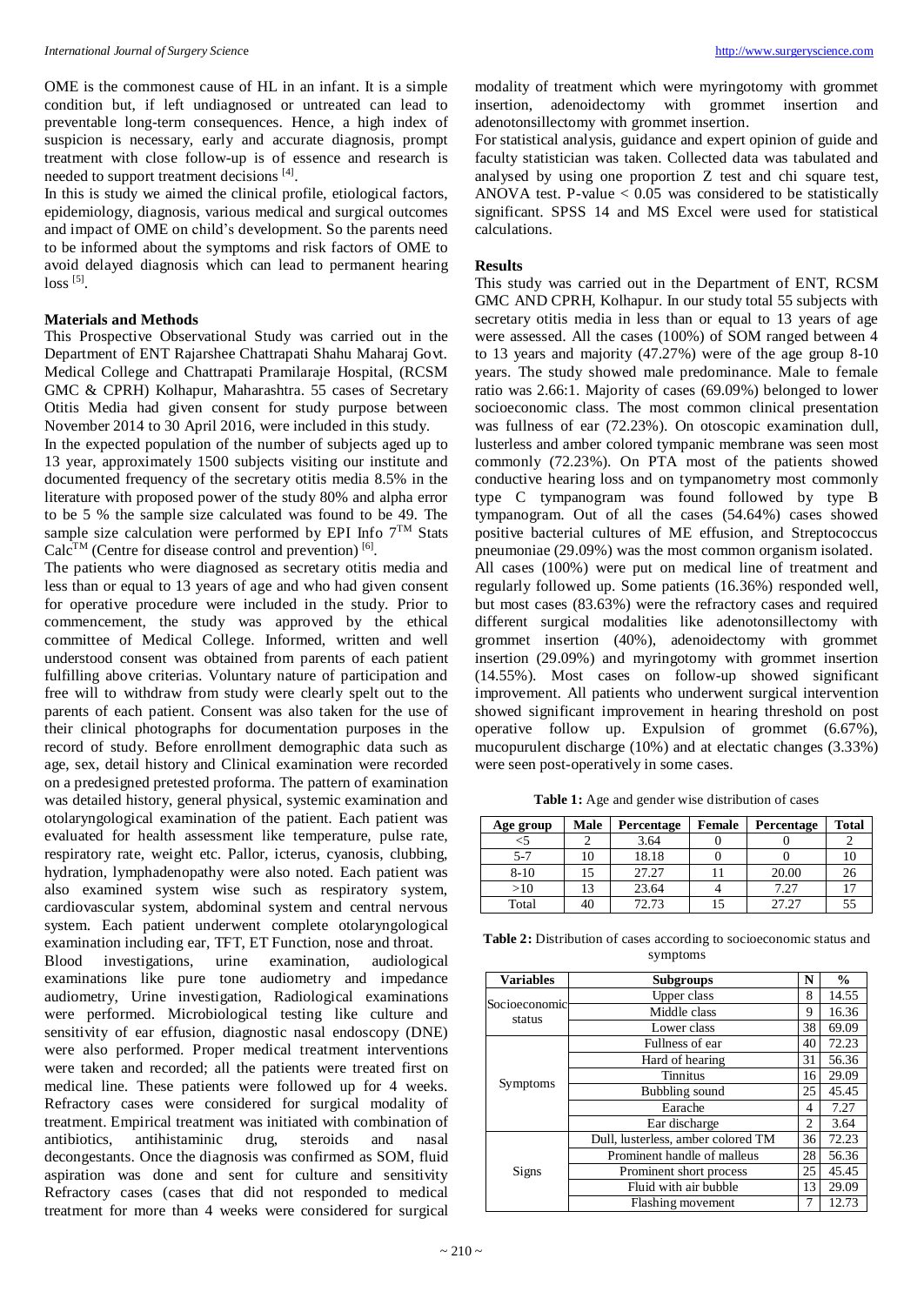**Table 3:** Relationship between size of Nasoapharyngeal airway and age of patient

|               | <b>Adenoid hypertrophy grading</b> |           |                                                           |  |
|---------------|------------------------------------|-----------|-----------------------------------------------------------|--|
|               |                                    |           | Age in years Nasopharyngeal Nasopharyngeal Nasopharyngeal |  |
|               |                                    |           | Airway $<$ 5 mm airway 6-10 mm airway >10 mm              |  |
| -5            | 3(5.45)                            | 7(12.70)  | 7(12.70)                                                  |  |
| $5 - 7$       | 3(5.45)                            | 1(1.81)   | 1(1.81)                                                   |  |
| $8 - 10$      | 10(18.18)                          | 7(12.70)  | 2(3.63)                                                   |  |
| >10           | 9(16.36)                           | 3(5.45)   | 2(3.63)                                                   |  |
| $Total(n=55)$ | 25(45.45)                          | 18(32.72) | 12(21.81)                                                 |  |

**Table 4:** Mobility of Tympainc membrane on Tuning fork test and Pueumatic Otoscopy:

|                         |                                                | Left ear<br>N(% | <b>Right</b><br>ear<br>$N(\%)$ |
|-------------------------|------------------------------------------------|-----------------|--------------------------------|
|                         | Normal                                         | 2(3.63)         | 1(1.81)                        |
| Tuning fork             | Conductive<br>45(81.81)<br><b>Hearing Loss</b> |                 | 44(80)                         |
| test<br>Mobility        | Inconclusive                                   | 8(14.54)        | 10(18.18)                      |
|                         | Normal                                         | 3(5.45)         | 4(7.27)                        |
|                         | Absent                                         | 12(21.81)       | 11(20)                         |
|                         | Restricted                                     | 40(72.72)       | 40(72.72)                      |
|                         | Type A                                         | 2               | 3.63                           |
| Tympanometry<br>Pattern | Type B                                         | 20              | 36.36                          |
|                         | Type C                                         | 33              | 60                             |

**Table 5:** distribution of cases according to Culture results

|                                 |                                        | N  | $\frac{0}{0}$ |
|---------------------------------|----------------------------------------|----|---------------|
| Culture<br>report               | Streptococcus pneumonia                | 16 | 29.09         |
|                                 | Hemophilus influenza                   |    | 10.91         |
|                                 | Nisseria catarrhalis                   | 2  | 3.64          |
|                                 | Diphtheroids                           |    | 10.91         |
|                                 | No growth                              | 25 | 45.45         |
|                                 | Adenotonsillectomy + Grommet insertion | 22 | 40.00         |
| Treatment<br>modalities<br>used | Adenoidectomy + Grommet insertion      | 16 | 29.09         |
|                                 | $Myringotomy + Grommet insertion$      | 8  | 14.55         |
|                                 | Medical management                     | 9  | 16.36         |

**Table 6:** Comparison of symptoms and socioeconomic status in culture positive and culture negative subjects

|                         | <b>Symptoms</b>    | Culture<br><b>Negative</b><br>$(n=25)$ | <b>Culture</b><br><b>Positive</b><br>$(n=30)$ | p Value* |
|-------------------------|--------------------|----------------------------------------|-----------------------------------------------|----------|
|                         | Fullness of ear    | 16                                     | 24                                            | 0.1      |
|                         | Hard of hearing    | 16                                     | 15                                            | 0.5      |
| Symptoms                | Tinnitus           | 10                                     | 6                                             | 0.02     |
|                         | Bubbling sound     | 11                                     | 14                                            | 0.5      |
|                         | Earache            | $\left( \right)$                       | 4                                             | 0.1      |
|                         | Ear discharge      | 0                                      | $\mathfrak{D}$                                | 0.4      |
| Socioeconomic<br>status | Upper class        | 4                                      | 4                                             |          |
|                         | Middle class       | 3                                      | 6                                             | 0.7      |
|                         | <b>Lower Class</b> | 18                                     | 20                                            |          |

**Table 7:** Effect of tympanostomy with adenoidectomy/adenotonsillectomy on air conduction (AC) threshold pure tone mean audiometry at 0.5, 1, 2, 4 KHz

| $\bf ACdBHL$    | Pre-op         | Post-op 2 months | Post-op 6 months      | p Value at post- op 2 months   P value at post- op 6 months |           |
|-----------------|----------------|------------------|-----------------------|-------------------------------------------------------------|-----------|
| Rt. Ear ACdBHL  | $26.58 + 5.89$ | $16.50 + 4.07a$  | $15.80 + 3.82^a$      | P < 0.001                                                   | P < 0.001 |
| $(Mean \pm SD)$ |                |                  |                       |                                                             |           |
| Lt. Ear ACdBHL  | $26.73+6.01$   | $16.61 + 4.18a$  | $16.10 + 3.5^{\circ}$ | P < 0.001                                                   | P < 0.001 |
| (Mean $\pm$ SD) |                |                  |                       |                                                             |           |

#### **Discussion**

This was a prospective observational study performed on 55 cases of secretary otitis media of patients <13 age study period who were less than or equal to 13 years and diagnosed as SOM. In our study patients aged ≤13 years were considered. Majority of the patients i.e. 26 cases (47.27%) were in the age group of 8- 10 years and minimum number of patients i.e. 1 case (3.64%) was in the age group of  $<$  5 years.

Apostolopoulos *et al.* (1998)<sup>[6]</sup> in their study showed that  $33.2$ % of patients were in the age group of  $< 8$  years. While, Brooks  $(1976)$  <sup>[7]</sup> in his study showed 50% of the patients were in the age group of 5-7 years. As compared to other studies, the high age incidence in our study indicates the late presentation to the hospital due to poverty, ignorance and low socioeconomic conditions of the patients in this area. There is also lack of regular follow up in school children as they do in western countries.

In our study, it was observed that the SOM is more common in males i.e. 40 cases (72.73%) than females i.e. 15 cases (27.27%). M: F Ratio being the 2.66:1.

Tos *et al.* (1985)  $[8]$  have shown that male children have more incidence of SOM than female due to male preponderance of childhood infection. Other studies with consistent findings are of Alho OP *et al.* (1995)<sup>[9]</sup> which showed higher incidence of SOM in males. Paradise *et al.* (1997)<sup>[10]</sup> reported no apparent gender based difference inthe incidence of SOM. Some studies are also consistent with our studies that showed 58% male predominance [6] .

The socioeconomic status was based on modified Kuppuswamy scale. Here the education level, occupation of head of household and per capita family income was taken into account. In the present study, most of the cases i.e., 38 (69.09%) belonged to lower class and least were in the upper class i.e., 8 cases (14.55%). 9 cases (16.36%) were in the middle class.

Paradise *et al.* (1997)<sup>[10]</sup> followed 2253 infants for 2 years and found an inverse relationship between the cumulative proportion of days with middle ear effusion and socioeconomic status.

Most of the cases i.e. 40(72.23%) presented with fullness of ear followed by 31 cases (56.36%) with hard of hearing, 25 cases  $(45.45%)$  with bubbling sound, 16 (29.09%) cases with tinnitus, 4 cases (7.27%) with earache and 2 case (3.64%) with ear discharge. Study by Howie VM  $(1975)$ <sup>[11]</sup> have also shown the predominance of fullness in ear.

The symptom of adenoid hypertrophy was observed in 38(69.09%) patients. 17(30.90%) patients did not have any symptom suggestive of adenoid hypertrophy at presentation. The symptom of tonsillar Hypertrophy was observed in 22(40%) patients. 33(60%) did not have any symptom suggestive of tonsillar hypertrophy<sup>[6]</sup>.

In our study, on otoscopic examination 36cases (72.23%) have shown dull, lusterless and amber coloured tympanic membrane. Prominent handle of malleus and prominent short process were seen in 28 cases (56.36%) and 25 cases (45.45%) respectively.13 cases (29.09%) were having fluid with air bubble and 7 cases (12.73%) were presented with flashing movements.

Spremos *et al.* (1998)<sup>[11]</sup> found that enlarged adenoids in 58% patients in their study for OME.

On Tuning fork test: 81.81% cases had conducting hearing loss in left ear and 80% in right ear. However in 8 cases (14.54%) in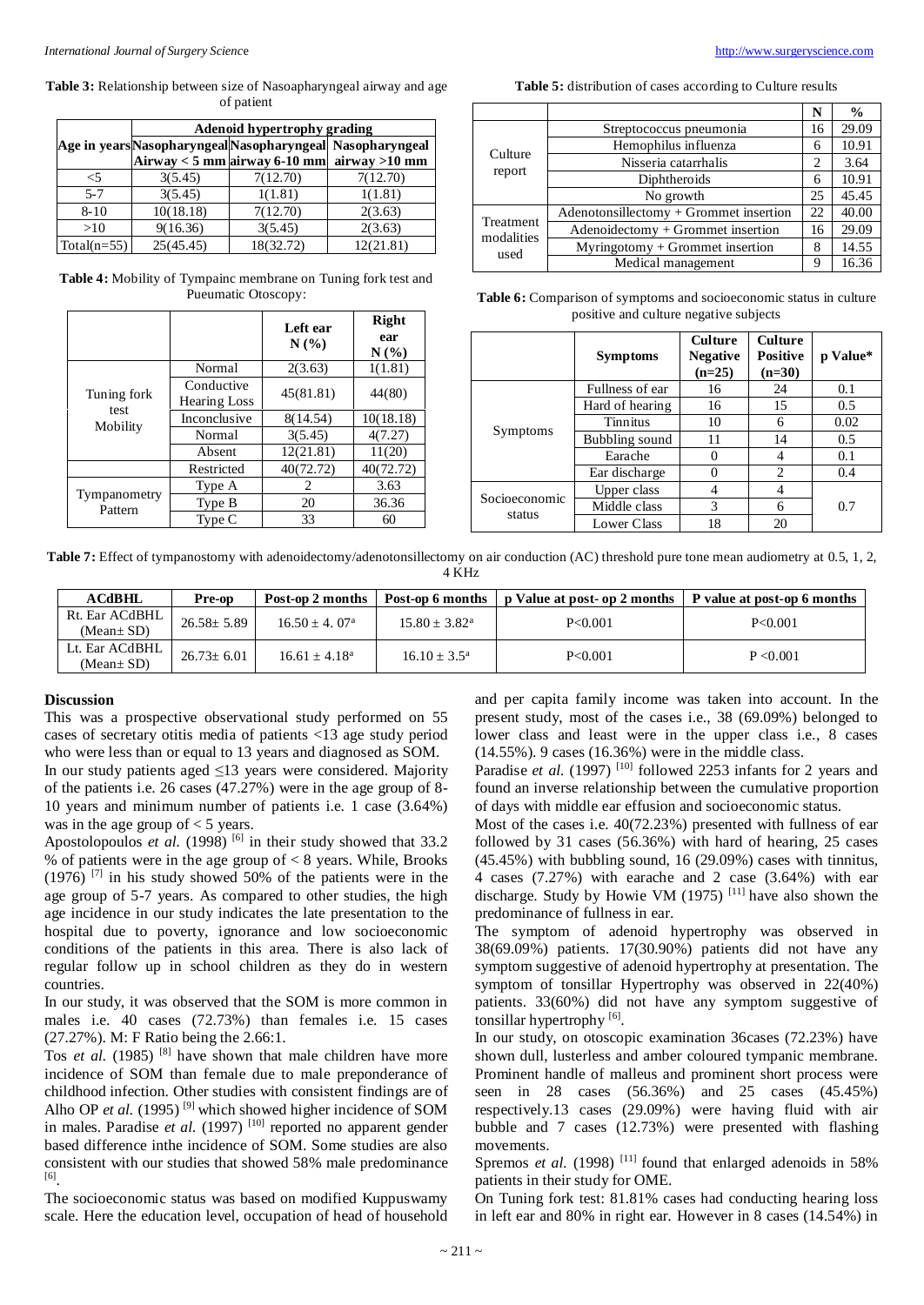left and 10 cases (18.18%) in right ear, which were below 7 years of age, results were inconclusive due to uncooperative nature.

In our study abnormality of tympanic membrane mobility was noted in 40 cases (72.72%) in both ears. 12 cases (21.81%) had absent Mobility in left ear and 11 cases (20%) had absent Mobility in right ear. There was good relationship between patient presenting with unilateral hearing impairment and otoscopic abnormality on the same side. However there was no relationship between laterality of presentation and otoscopic findings with adenoid hypertrophy.

On pure tone audiometry, there was conductive hearing loss of 25-40 db. Studies consistent with this was of Fria TJ *et al.* (1985)<sup>[12]</sup> in which they reported  $>$  35 dB hearing loss. Study by Venden Brook (1993)<sup>[14]</sup> have shown mean 20 dB hearing loss. In Glasgow studies by Dempster and Mackenzie (1991)<sup>[15]</sup> have shown 26 dB hearing loss. Martines F  $et$  al.  $(2010)^{13}$  showed conductive hearing loss of more than 20 dB at any one of the frequencies from 250 kHz to 4 kHz.

On tympanometery type C: Tympanogram was found in 33 patient (60%) which is suggestive of middle ear pressure followed by type B tympanogram in 20 patient (36.36%) suggestive of negative middle ear fluid.

In most of the cases Spremos *et al.* (1998) <sup>[11]</sup> found type C tympanogram followed by type B. It is observed in our study that in16 cases (29.09%), the organism isolated was Streptococcus pneumoniae. Followed by this 6 cases (10.91%) have shown H. *Influenzae*. In 2 case (3.64%) and 6 cases (10.91%) N. *Catarrhalis* and Diphtheroids were isolated. So, positive bacterial cultures were seen in 30 cases (54.55%), and the remaining 25 cases (45.45%) did not show any growth.

Klein *et al.* (1980)<sup>[16]</sup> showed positive bacterial cultures in up to 50% of ME effusions. Bacteria found are similar to those cultured in cases of ASOM. Previous studies consistent with similar finding are done by Jero J, Karma Pet al. (1997)<sup>[17]</sup> whop stated negative culture in 66 % cases. They found *streptococcus pnuemonae* in 8 % cases and H. influenza in 3% cases. Stenfors & Raisanen (1992)<sup>[18]</sup> have shown positive ME cultures for *H influenzae, Streptococcus pneumoniae* and *Moraxella catarrhalis* in 30% of cases and in 19% there were dormant organisms of *H. influenzae* and *Streptococcus pneumoniae*.

In our study, all the cases i.e., 55 (100%) were started with medical line of treatment. They were prescribed with amoxycillin and clavulanic acid and pseudo ephedrine hydrochloride. On follow up, only 9 cases (16.36%) responded well and the remaining 46 cases (83.63%) did not show favourable results. This was supported by study done by Chan *et*  al. (1988) <sup>[19]</sup>.

On categorizing air conduction thresholds into 3 groups, the effect of tympanostomy and adenoidectomy on hearing impairment was analyzed. All patients had significant hearing loss (≥20dBHL) in bilateral ear. Out of which 46 patient 46(83.63%) patients underwent surgical treatment, hearing returned to normal hearing thresholds (<20 dBHL) following surgery.

Of the refractory cases i.e., 46 (83.63%), 22 cases (40%) required adenotonsillectomy with grommet insertion and another 16 cases (29.09%) required adenoidectomy and grommet insertion and remaining 8 cases (20%) required myringotomy and grommet insertion depending on the presence or absence of hypertrophied adenoids or tonsils.

All patients on regular follow up showed significant results on air conduction (AC) threshold pure tone audiometry mean (mean  $\pm$  2 SD) at 2 and 6 months as compared to pre-operative air conduction (AC) threshold. There was no significant difference on air conduction threshold between 2 and 6 months follow up.

During follow-up the otoscopic examination and audiometry results showed that there were significant changes in the appearance of tympanic membrane and reduction in air-bone gap, this is comparable to studies done by Tampowpong K *et al.* (2007) [20] which showed that VTI with myringotomy causes significant reduction in air-bone gap. These results were more obvious in 22 cases (40 %) who had undergone adenotonsillectomy with grommet insertion and adenoidectomy with grommet insertion (16 cases i.e., 29.09 %).

Mikals et al. (2014) <sup>[21]</sup> in their study reported that adenoidectomy with VTI decreases the risk of OME as compared to VTI alone which is consistent with our study finding. Wallace IF *et al.* (2014)<sup>[22]</sup> reported that adenoidectomy alone or as an adjunct to myringotomy, or combined with tubes, reduces OME and improve hearing as compared to watchful waiting. Of the cases studied for results of management, 2 patients (6.67%) had expulsion of grommet after 2 months. In 3 cases (10%), there was mucopurulent discharge followed by grommet insertion. These patients were treated with proper antibiotics after removal of grommet. One patient (3.33%) was not happy and there was less discharge and more at electatic changes. In a study by Multicenter otitis media group<sup>[23]</sup> done in 2014 showed 27 % patients had otorrhoea after adenoidectomy with VTI. In a study by Bingham *et al.* (1988) <sup>[24]</sup> removal of tube in patients with mucopurulent otorrhoea resolved the discharge in 79% of ears within a month.



**A.** Tympanic membrane discoloration in SOM



**B.** Tympanic membrane showing air fluid level in SOM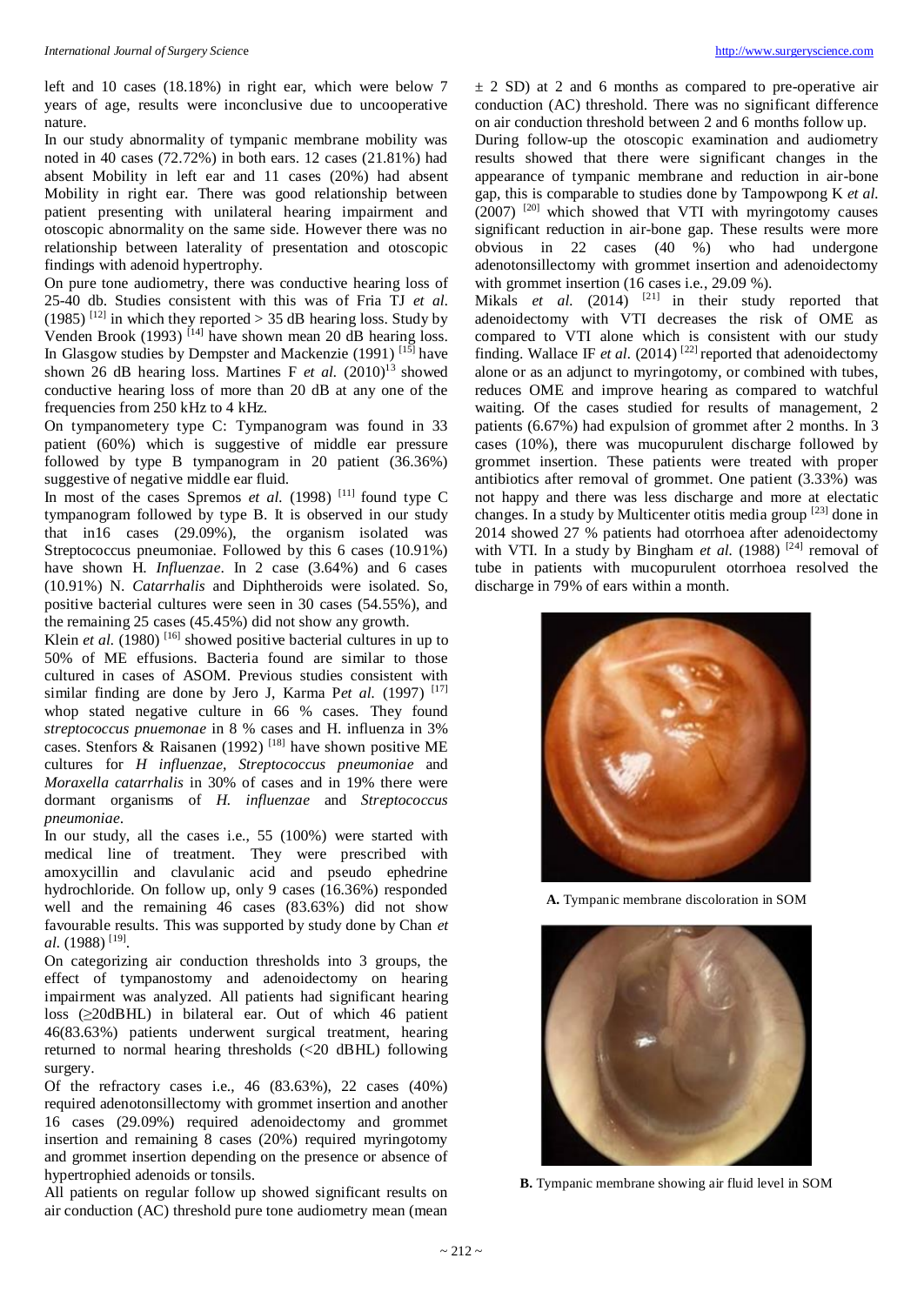

**C.** Tympanic membrane with grommet in situ



**D.** Tympanic membrane discoloration in SOM

## **Conclusion**

In present study, SOM mostly occur in children most common age group being  $8 - 10$  years with male predominance. Most of these patients belonged to lower socioeconomic status. The most common clinical presentation was fullness of ear, followed by hard of hearing. Maximum patients were having conductive hearing loss on tuning fork tests. Most common sign on otoscopic examination encountered was dull lusterless, amber colored tympanic membrane. On tympanometry type C tympanogram was noted most commonly followed by type B. Only half of the cases showed positive bacterial culture of ME effusion, and Streptococcus pneumoniae was the most common organism isolated. All the cases were put on medical treatment and only few of cases responded well with medical treatment.

For refractory cases adenotonsillectomy with grommet insertion, adenoidectomy with grommet insertion and myringotomy and grommet insertion were the surgical treatment modalities.

All children should have Otoscopy to confirm OME and exclude AOM or COM.

Pneumatic Otoscopy should be done in a children presenting with fullness of ear and hearing loss or otalgia or both for assessment of OME. When diagnosis is ascertain, tympanometry should be done in children of suspected OME.

When children with OME are not at risk we can manage them with watchful waiting for 3 months from date of onset of effusion/ diagnosis. Intranasal or systemic steroids and systemic antibiotics should not be recommended in childhood OME.

Adenoidectomy/ adenotonsillectomy should be performed along with ventilation tubes insertion at the same time particularly if there is concern regarding general health of upper respiratory tract. It also extends the period of benefit to the hearing. It is important that all parents of children with OME receive appropriate general counseling regarding natural history, need for follow up and possible sequel.

## **References**

- 1. Blue Stone CD. Definitions and classifications: State of the Art. In: Recent Advances in OME, edited by Lim DJ *et al.* Philadelphia: BC Decker Inc., 1984, 1-4.
- 2. Rosenfield RM *et al.* Clinical practice guideline; otitis media with effusion (update). Otolayngology Head Neck Surgery children. 2016; 154(1):S1-S41.
- 3. Principi N *et al.* Otitis media with effusion: benefits and harms od strategies in use for treatment and prevention. Expert Rev Anti Infect Ther. 2016; 14(4):415-23.
- 4. Pang KP *et al.* OME an update. Med. J. Malaysia. 2002 57(3):376 82.
- 5. Kucur C *et al.* Prevelence of and risk factors for otitis media with effusion in primary school children: case control study in Erzurum, Turkey. Turk J Pediatr 2015; 57(3):230-5.
- 6. Griffin G, Flynn CA. Antihistaminic and or decongestants for otitis media with effusion (OME) in children. Cochrane Database Syst Rev. 2011; (9):CD003423.
- 7. Mandel *et al.* Comparative efficacy of erythromycinsulfisoxazole, cefaclor, amoxicillin or placebo for OME in children. Pediatric Infectious Disease Journal. 1991; (10):899-906.
- 8. Podoshin *et al.* The efficacy of oral steroid in the treatment of persistent OME. Archives of Otolaryngology, Head & Neck Surgery, 1990, 1404-1406.
- 9. Roditi RE, Liu CC *et al.* oral antibiotic use for otitis media with effusion: ongoing opportunities for quality improvement. Otolaryngol Head Neck Surg. 2016; 154(5):797-803.
- 10. Kobayashi *et al.* Use of surfactant in the treatment of SOM: A preliminary report. In: Recent Advances in OM, edited by DJ Lim, Toronto, Decker, 1993, 286-289.
- 11. Orga, Nadal. Vaccination approaches for infections of the respiratory tract. In: Recent Advances in OM, edited by DJ Lim, Toronto, BC Decker, 1993, 164-164.
- 12. Yoshimura *et al.* Oral vaccination for pneumococcal otitis media in animal models. In: Recent Advances in OM edited by DJ Lim Toronto, BC Decker, 1993, 164-169.
- 13. Cartwright. Vaccination against Hemophilus influenzae disease. British Medical Journal. 1992; 305:485-486.
- 14. Linder-Aronson S. Adenoids. Their effect on mode of breathing and nasal airflow and their relationship to characteristics of the facial skeleton and dentition. Acta Otolaryngologica. 1970; 265:1-132.
- 15. Dempster JH *et al.* Tympanometry in detection of hearing impairments associated with OME. Clinical Otolaryngology. 1991; 16:157-159.
- 16. Atkinson H, Wallis S *et al.* otitis media with effusion postgrad Med. 2015; 127(4):381-5.
- 17. Mandel *et al.* Efficacy of myringotomy with and without tympanostomy tubes for chronic OME. Pediatric Infectious Disease Journal. 1992; 11:270-277.
- 18. Boonacker CW. *et al.* Adenoidectomy with or without grommets for children with otitis media: an individual patient data meta-analysis. Health Technol Assess. 2014; 18(5):1-118.